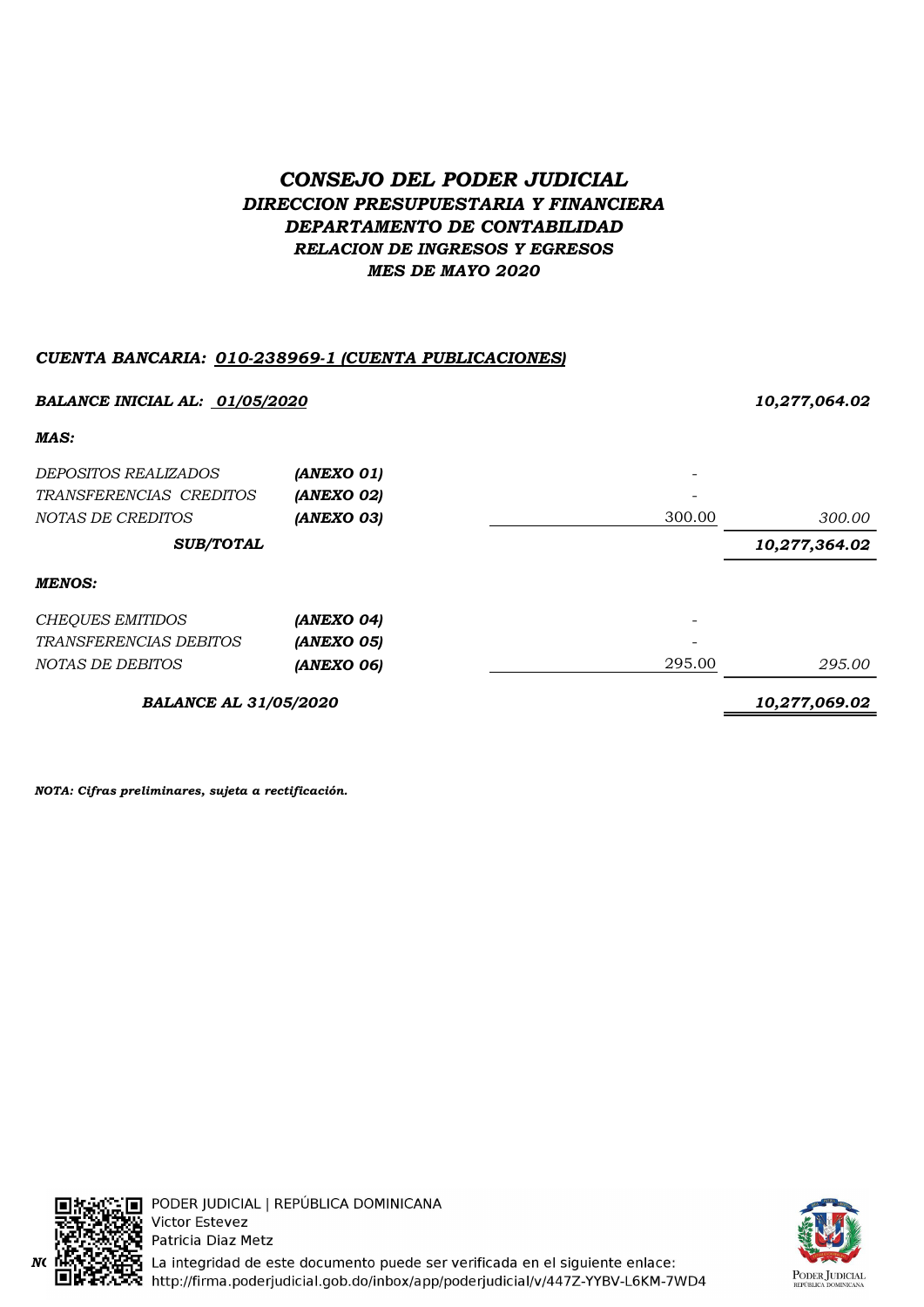## CONSEJO DEL PODER JUDICIAL DIRECCION PRESUPUESTARIA Y FINANCIERA DEPARTAMENTO DE CONTABILIDAD RELACION DE INGRESOS Y EGRESOS MES DE MAYO 2020

|       |      | <b>RELACION DE DEPOSITOS REALIZADOS</b><br><b>MES DE MAYO 2020</b>    |                   |
|-------|------|-----------------------------------------------------------------------|-------------------|
| FECHA | NUM. | <b>DESCRIPCION</b>                                                    | <b>VALOR RD\$</b> |
|       |      | TOTAL RD\$                                                            |                   |
|       |      |                                                                       |                   |
|       |      |                                                                       | <b>ANEXO 02</b>   |
|       |      | <b>RELACION DE TRANSFERENCIAS CREDITOS</b><br><b>MES DE MAYO 2020</b> |                   |
| FECHA | NUM. | <b>DESCRIPCION</b>                                                    | <b>VALOR RD\$</b> |
|       |      | TOTAL RD\$                                                            |                   |
|       |      |                                                                       |                   |
|       |      |                                                                       |                   |
|       |      |                                                                       | ANEXO 03          |

#### RELACION NOTAS DE CREDITOS MES DE MAYO 2020

| <b>FECHA</b> | NUM. | <b>DESCRIPCION</b>                                      | <b>VALOR RDS</b> |
|--------------|------|---------------------------------------------------------|------------------|
| 31/5/2020    |      | 187 CARGO POR CERTIFICACION DE JURAMENTACION DE ABOGADO | 300.00           |
|              |      | TOTAL RDS                                               | 300.00           |

ANEXO 04

ANEXO 01